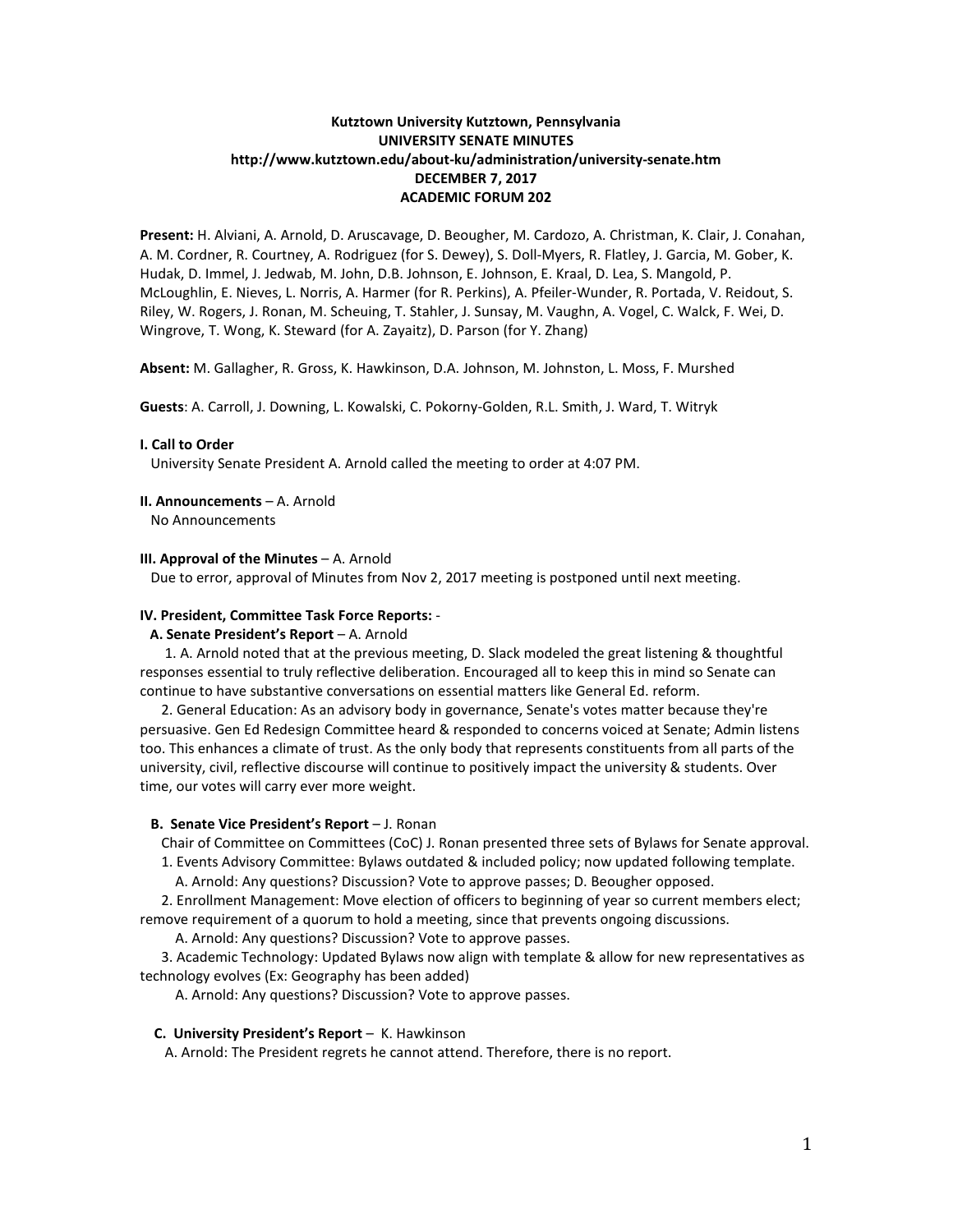### **D. Student Government Board (SGB) Report:** – K. Hudak for M. Gallagher

1. Over 700 students voted for 10 open SGB seats for Mid-Year elections. SGB welcomes its new members.

2. SGB Presidents gave input to the consultants for the PASSHE Chancellor search.

 3. SGB approved its preliminary 2018-19 budget, allocating about 2.2 million; propose \$14 increase in Student Activity fee. SGB Budget Comm. has done excellent work.

 4. House of Representatives meeting went well, gathering issues/concerns of student organizations. They will meet next semester to gain more insights to make improvements.

5. SGB is updating its Constitution, including adding a new Student Athlete Advisory Committee.

Constitutional changes need about 4,000 + votes; hoping to hold vote on this in Spring 2018.

6. SGB hosted Paint the Town Gold and Fall Festival to encourage KU pride and spirit.

### **V. New Business** - A. Arnold

A. Approve Candidates for Graduation

K. Hudak: Moved to approve all candidates for graduation for Fall 2017; second D. Wingrove.

A. Arnold: Any Discussion? None. Motion approved unanimously; applause.

B. Revised Bylaws

See Above, Vice-President's Report

C. Elections: A. Christman, Chair of Senate Elections Committee

1. Vice-President Election: T. Wong is willing to serve. A.M. Cordner self-nominated from the floor.

A. Arnold: asked both candidates to speak to why they are interested in serving.

 T. Wong: Is in his 5th year at KU; desires to learn more about the university, and serve more. Interested in chairing CoC.

 A.M. Cordner: has served on Senate since 2014; is Senate Rep to the CET Advisory Board; also wants to learn more about the University. Will be standing in as Secretary this spring so will gain some experience.

A. Arnold: Any questions? None. Ballots were cast. A. M. Cordner elected.

2. Secretary Election: L. Norris is willing to serve. No nominations from the floor. L. Norris elected.

 3. Senate Rep to Enrollment Management Committee: A. Vogel is willing to serve. No nominations from the floor. A. Vogel elected.

D. Academic Dishonesty Policy: A. Arnold

 A. Arnold: currently cases of both Academic Dishonesty and non-academic conduct violations are heard by the Conduct Committee under Student Affairs. A policy to put Academic Dishonesty under Academic Affairs/Provost's office seems needed. A draft will be presented in March, with a vote in April.

 Rationale: with more awareness, Senate is able gather input, to discuss and then have a clean, quick vote without getting lost in the weeds & wordsmithing.

# **VI. Unfinished Business** - A. Arnold

A. First Week Problem: R. Flatley

 R. Flatley was charged with getting a D2L discussion board going. He thanked E. Kraal, V. Reidout, J. Downing (Bookstore) for their help. A summary of ideas:

- keep one copy of text on Reserve in Library

- Loan personal copies of text to students
- ask publishing rep for extra homework codes
- do not assign problems from text, so edition doesn't matter
- make clickers optional
- use textbooks that are required
- use online/e-reserves for readings
- contact students ahead of time with info on supplies, used texts, etc.
- encourage students to use food pantry if they must decide between books/food
- assign first week readings from content already licensed by the library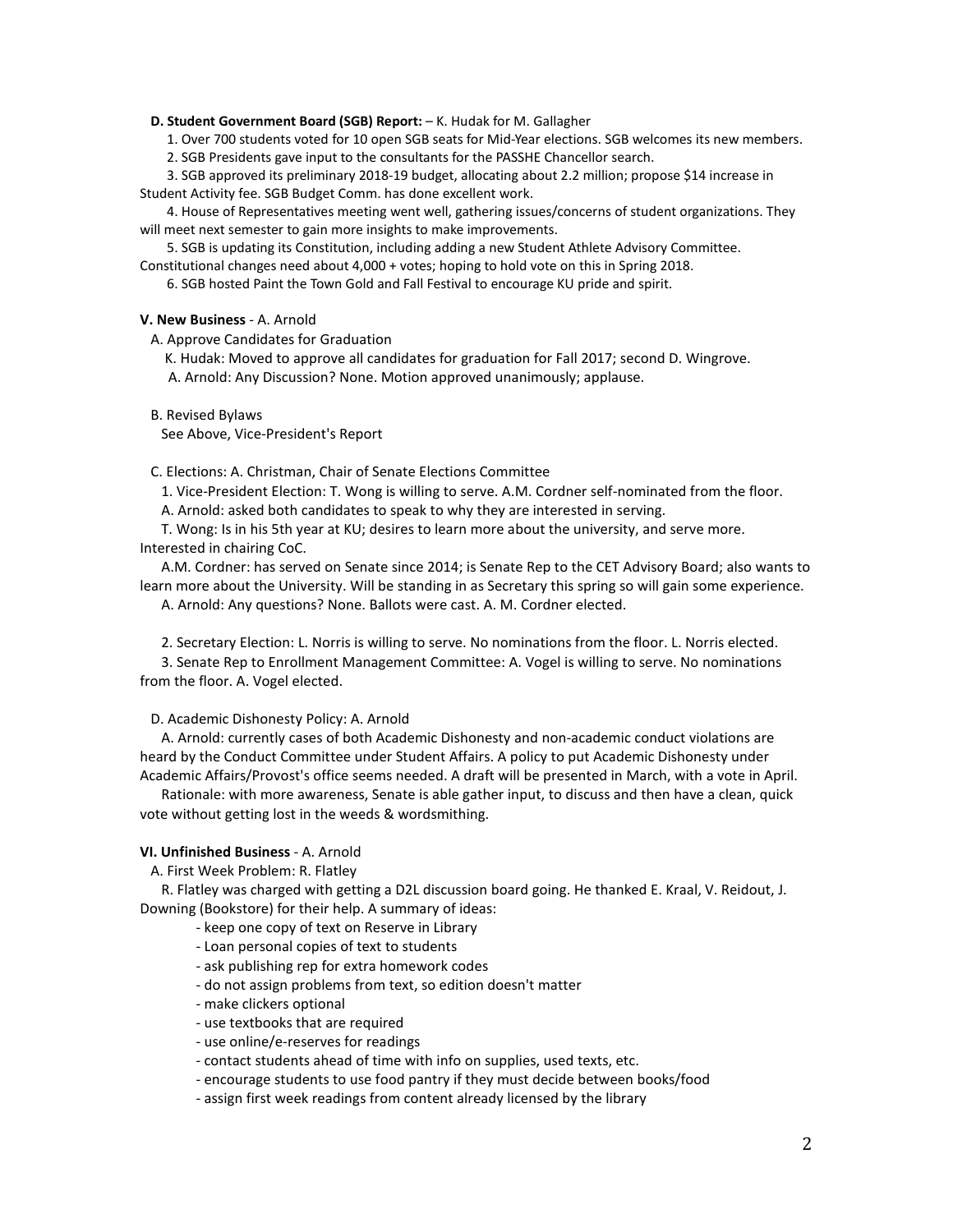- order textbooks as early as possible so bookstore can get best discounts

- incentivize adopting Open Educational Resources (OERs) for faculty pioneers
- bring back Act 101 textbook program

A. Arnold: Several problems:

- economic: can faculty use online databases instead of texts?
- cultural: 86% of students don't buy texts until after first exam to see if they need it - students know that some faculty require texts but don't actually use them

Student input is needed. He also encouraged further input on D2L discussion board.

Discussion:

E. Johnson: Orientation should address this.

E. Nieves: Were Students surveyed?

 J. Downing: 89% of students wait/don't buy, & acknowledge this as negative impact; new comprehensive survey is being developed.

E. Johnson: Lengthy drop/add period also must factor in holding off buying.

K. Clair: In Fall, loans are still being processed; short-term loans available from Financial Aid

J. Downing: There's been a significant increase in use of financial aid for books/supplies

-At Orientation, parents are told of the importance of books/supplies for success.

 A. Arnold: Importance of D2L Discussion Board; provides valuable information potentially from all University constituents.

B. General Education Discussion (Vote)

 1. E. Kraal made a motion to add a 5th item to the Gen Ed Redesign Ballot: inclusion of a Data Communication course focusing on quantitative & technological literacy for section II.A.4: "Communicating with & about the World" to meet quantitative & technical literacy requirement; 2nd P. McLoughlin.

 Discussion: This would be similar to proposals already created for courses to meet oral/written requirements.

A. Arnold: The vote is on the merits of adding a 5th item to the ballot.

D.B. Johnson: Is this a germane motion?

A. Arnold: This enriches the process.

- D. Beougher: This would be a change to the model; would it not need to then go through UCC & delay?
- A. Arnold: Senate is an advisory body; we can support this provision.
- D. Aruscavage: Hopefully this will be added going forward.

 No further discussion. Motion to put this fifth item on the ballot passes; five against, including D. Beougher and A. Rodriguez

2. P. McClouglin made a motion to add two more items to the ballot; second D. Aruscavage:

a. The Gen. Ed Redesign enactment be postponed to Fall 2019

b. Student Learning Outcomes (SLOs) 2, 3 & 5, and sections pertaining to Understanding Science & Technology & Technological Competencies be revised such that Quantitative Reasoning & Mathematics are properly addressed, & properly address need for Physical Sciences/appropriate SLO and Applied Mathematics to be adequately represented.

c. Further, Senate to empanel a committee to address these, report their recommendations to Senate in May 2018, with final Gen Ed vote no later than the October 2018 meeting.

Discussion:

D.B. Johnson: These amendments are out of order.

K Hudak: Timing is problematic for students.

D. Beougher: This violates the Board of Governor's deadline of July 1, 2018.